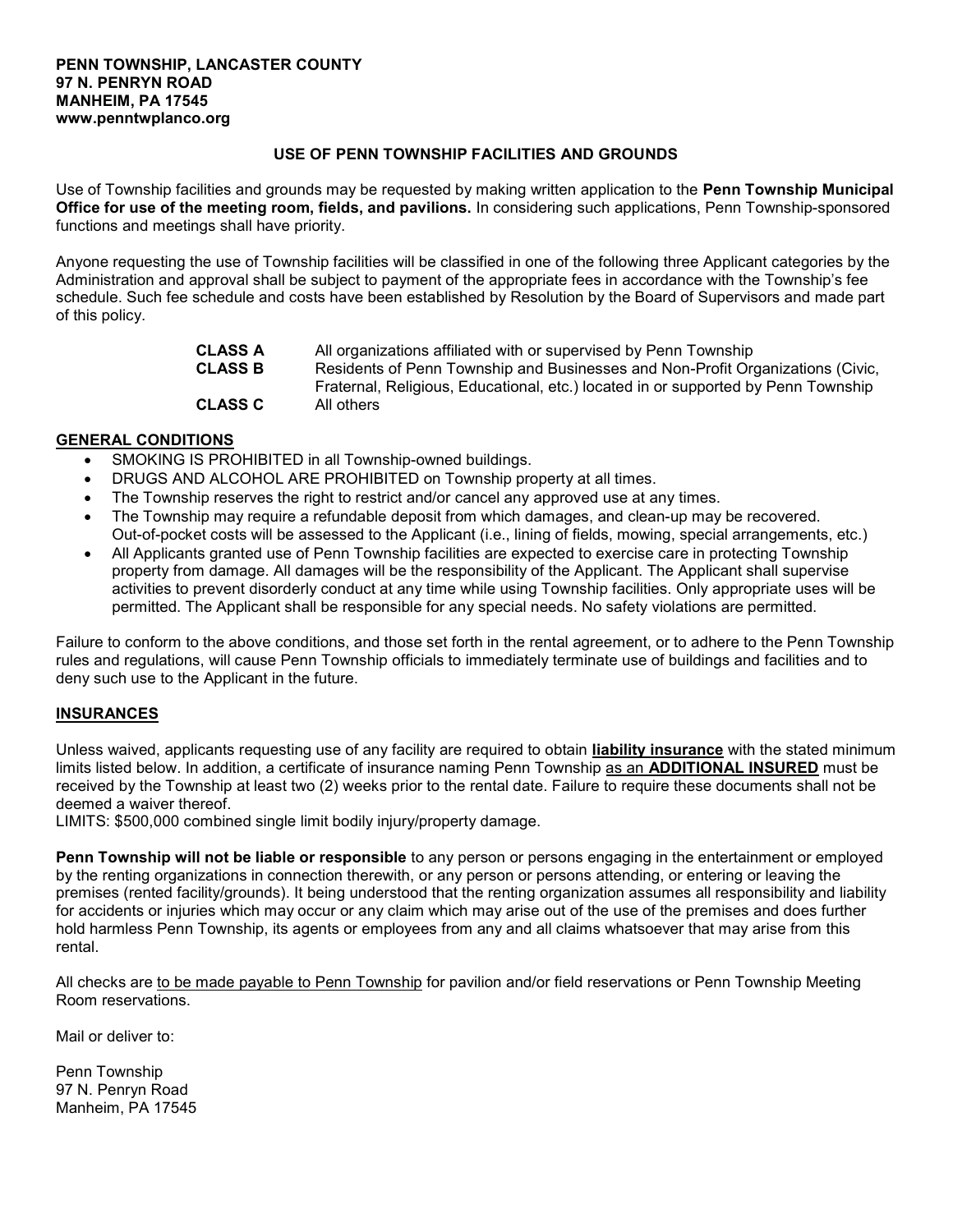### PENN TOWNSHIP SCHEDULE OF FEES

All rental fees are due upon receipt of an invoice. Make checks payable to "Penn Township".

| TOWNSHIP MEETING ROOM & FACILITIES:                                                                             | Class A<br>N/C | Class B<br>N/C | Class C<br>\$50/HR              |
|-----------------------------------------------------------------------------------------------------------------|----------------|----------------|---------------------------------|
| <b>PAVILION ONLY:</b>                                                                                           | N/C            | N/C            | \$75/DAY                        |
| <b>SECURITY DEPOSIT:</b><br>To cover possible clean-up, damage etc.<br>Refundable within ten (10) business days | N/C            | N/C            | \$500.00 per use                |
| RECREATIONAL FIELDS                                                                                             | N/C            | N/C            | \$75/HR up to a<br>max of \$500 |

Penn Township reserves the right to adjust rental fees in special instances as necessary.

No charge or payment of applicable fee and security deposit shall in no way absolve the renter of the liability for the cost to repair damages in excess of the security deposit. Fees to repair damages shall be assessed at the actual cost of the repair(s).

RESTRICTIONS: NO FOOD OR DRINK PERMITTED IN MEETING ROOM OR LOBBY, EXCEPT BY SPECIAL PERMISSION, FEES FOR DAMAGE TO TOWNSHIP PROPERTY WILL BE ASSESSED ACCORDINGLY.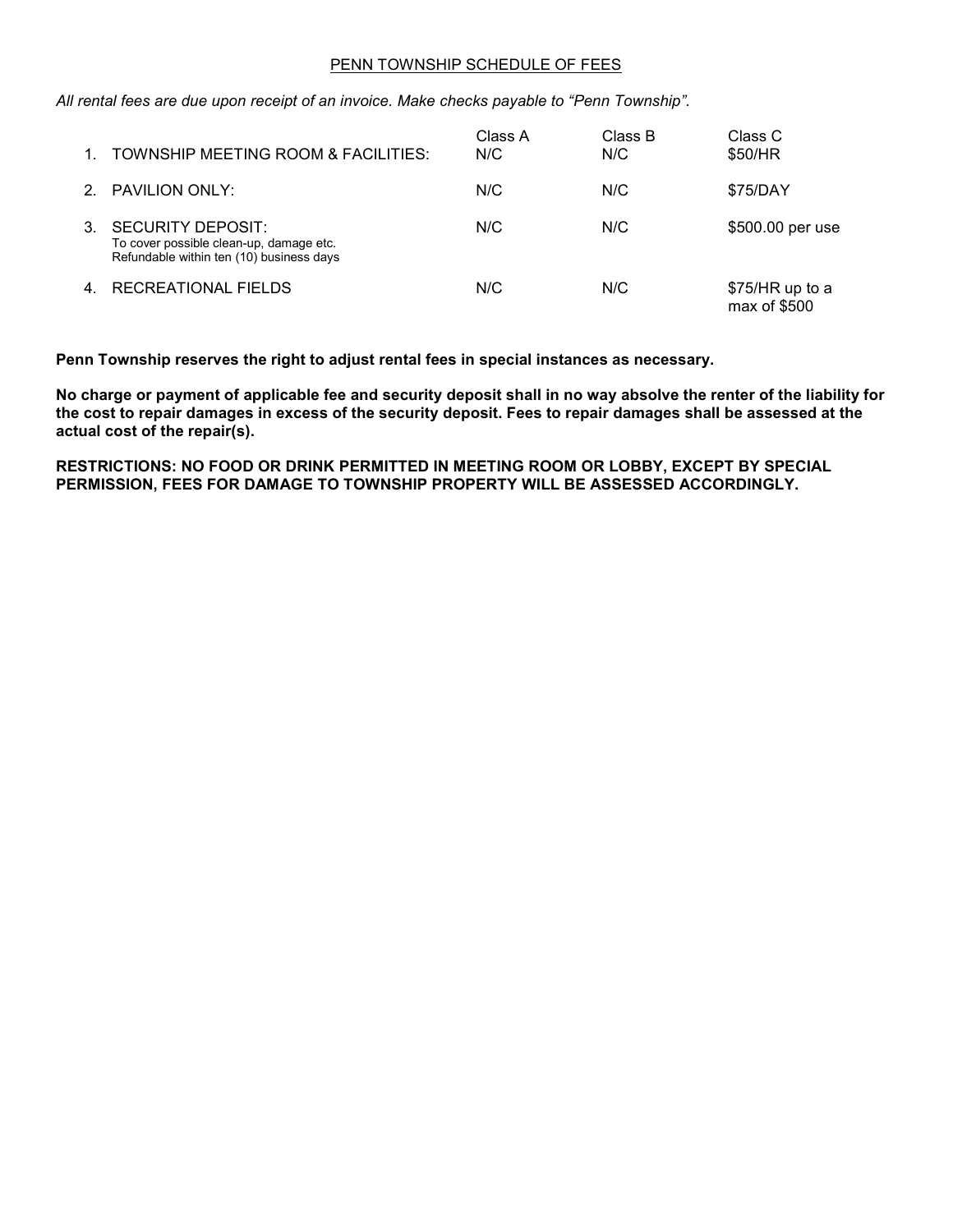# PENN TOWNSHIP **FACILITIES** Rules and Regulations

# PARK HOURS: DAWN TO DUSK

- 1. NO PERSON SHALL PERMIT ANY DOG OR OTHER ANIMAL TO RUN AT LARGE WITHIN TOWNSHIP PROPERTY. ALL DOGS AND OTHER ANIMALS SHALL BE ATTENDED TO AND MAINTAINED ON A LEASH AT ALL TIMES. ALL PERSONS SHALL BE RESPONSIBLE TO REMOVE FECES DEPOSITED BY HIS OR HER ANIMAL.
- 2. NO PERSON SHALL DISCHARGE WITHIN ANY TOWNSHIP PARK ANY FIREARMS, AS DEFINED WITHIN THE PA UNIFORM FIREARMS ACT, EXCEPT AS SUCH DISCHARGE MAY BE DONE IN ACCORDANCE WITH APPLICABLE LAW.
- 3. NO PERSON SHALL USE OR POSSESS WITHIN ANY TOWNSHIP PARK ANY BOW AND ARROW, SLING SHOT, AIR RIFLE OR OTHER DEVICE CAPABLE OF THROWING ANY PROJECTICLE OF ANY SORT, INCLUDING THE HAND THROWING OF ROCKS OR STONES INTENDED TO BE USED AS WEAPONS.
- 4. NO PERSON SHALL TRANSPORT, POSSESS OR BE UNDER THE INFLUENCE OF ALCOHOL OR CONTROLLED SUBSTANCES.
- 5. NO PERSON SHALL REMOVE, INJURE, OR DAMAGE ANYTHING NATURAL OR PHYSICAL ON TOWNSHIP PROPERTY.
- 6. NO PERSON SHALL DEFACE OR DESTROY ANY POSTED SIGNS.
- 7. NO PERSON SHALL LITTER OR DISCARD DEBRIS OF ANY KIND ON TOWNSHIP PROPERTY, EXCEPT INTO APPROPRIATE CONTAINERS.
- 8. NO PERSON SHALL OPERATE ANY MOTOR VEHICLE ON ANY PATH. PEDESTRIANS, BICYCLES, SKATEBOARDS AND ROLLERBLADES ARE PERMITTED ON PATHS.
- 9. INTERFERENCE BY PERSONS ON A BICYCLE, SKATEBOARD AND ROLLERBLADES WITH PEDESTRIAN TRAFFIC ON A PATH IS PROHIBITED.
- 10. ALL PERSONS ARE TO MAINTAIN APPROPRIATE AND RESPECTFUL BEHAVIOR AT ALL TIMES WHILE ON TOWNSHIP PROPERTY. LOITERING AND/OR PUBLIC DISTERBANCES, INCLUDING, BUT NOT LIMITED TO LEWD OR VULGAER AND EXCESSIVE NOISE IS PROHIBITED ON TOWNSHIP PROPERTY.
- 11. DRIVING OR CHIPPING OF GOLF BALLS IS PROHIBITED ON TOWNSHIP PROPERTY.

ANY DEVIATION FROM THESE RULES SHALL CONSTITUTE A VIOLATION OF ORDINANCE #2011-04 AND BE PUNISHABLE, UPON CONVICTION, BY A MINIMUM PENALTY OF TWENTY-FIVE (\$25.00) DOLLARS AND A MAXIMUM PENALTY OF SIX HUNDRED (\$600.00) DOLLARS.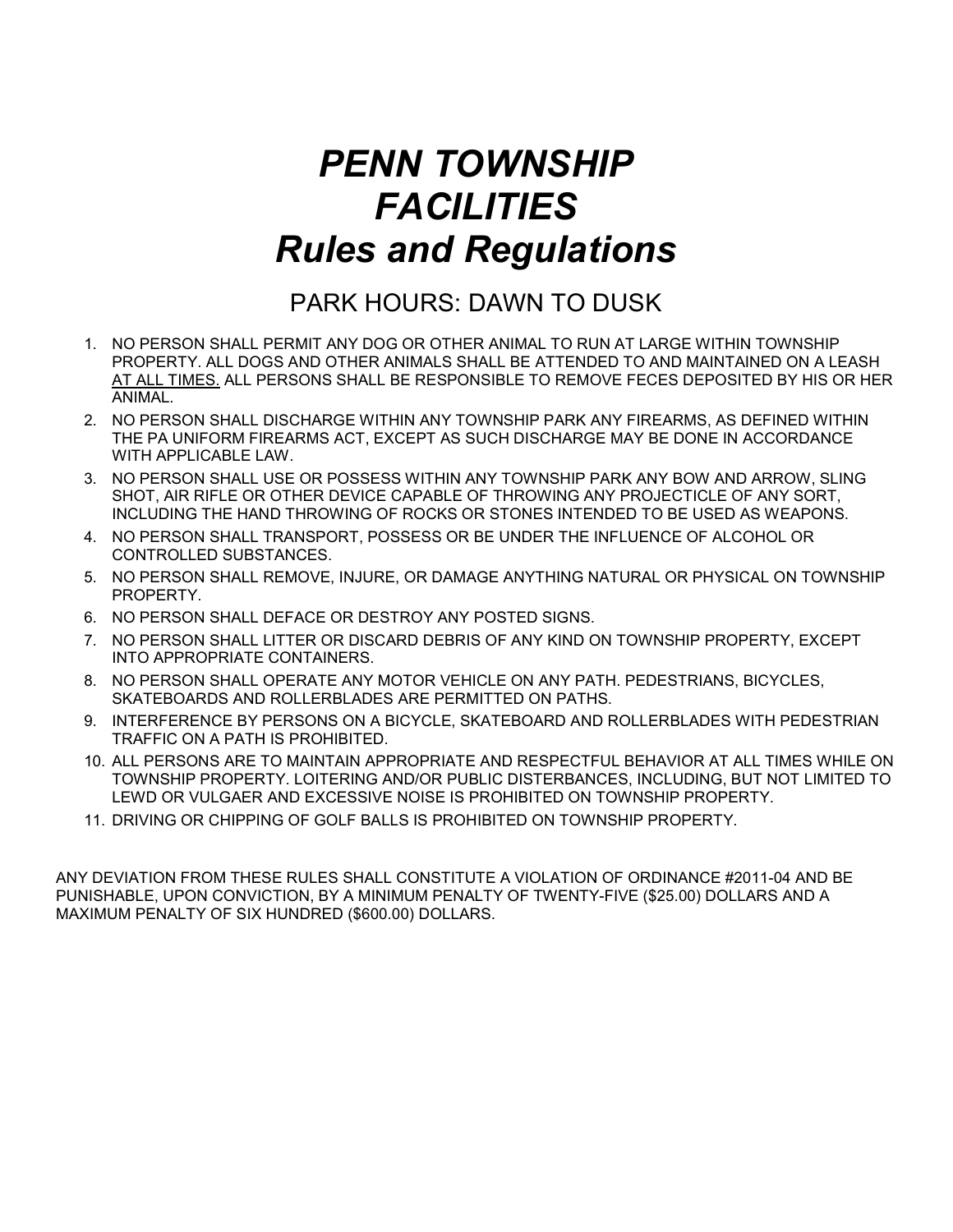### PLEASE PRINT OR TYPE ALL INFORMATION

### APPLICATION FOR (RENTAL) USE OF PENN TOWNSHIP FACILITIES

Penn Township, Lancaster County Attn: Township Manager 97 N. Penryn Road Manheim, PA 17545 Ph.: 717-665-4508 Fax: 717-665-4105 E-mail: manager@penntwplanco.org

# 1. ORGANIZATION or INDIVIDUAL REQUESTING RENTAL (USE) OF FACILITY:

| Contact Person: <u>(Individual in charge of activity if different from above)</u> |                                         |
|-----------------------------------------------------------------------------------|-----------------------------------------|
|                                                                                   |                                         |
|                                                                                   |                                         |
|                                                                                   |                                         |
| Type of Organization: <u>(Specify - Service, Religious, etc)</u>                  |                                         |
|                                                                                   |                                         |
|                                                                                   |                                         |
| Will an admission/participation fee be charged? ________ Yes __________ No        |                                         |
| Date(s) Requested: (Attach Schedule if Necessary) ______________________________  |                                         |
|                                                                                   |                                         |
| Facilities Requested: (Check appropriate box(es)                                  |                                         |
| Building:                                                                         |                                         |
| Penn Township Meeting Room (lg)                                                   | Penn Township Meeting Rm (sm)           |
| Pavilions:                                                                        |                                         |
| Sweetbriar Creek Park Pavilion                                                    |                                         |
| Fields:                                                                           |                                         |
| Sweetbriar Creek Park Baseball Field                                              | <b>Cedar Hollow Park Baseball Field</b> |
| Sweetbriar Creek Park Soccer Field                                                | <b>Cedar Hollow Park Soccer Field</b>   |
| Sweetbriar Creek Park Volleyball Court                                            |                                         |
| Sweetbriar Creek Park Basketball Court                                            |                                         |